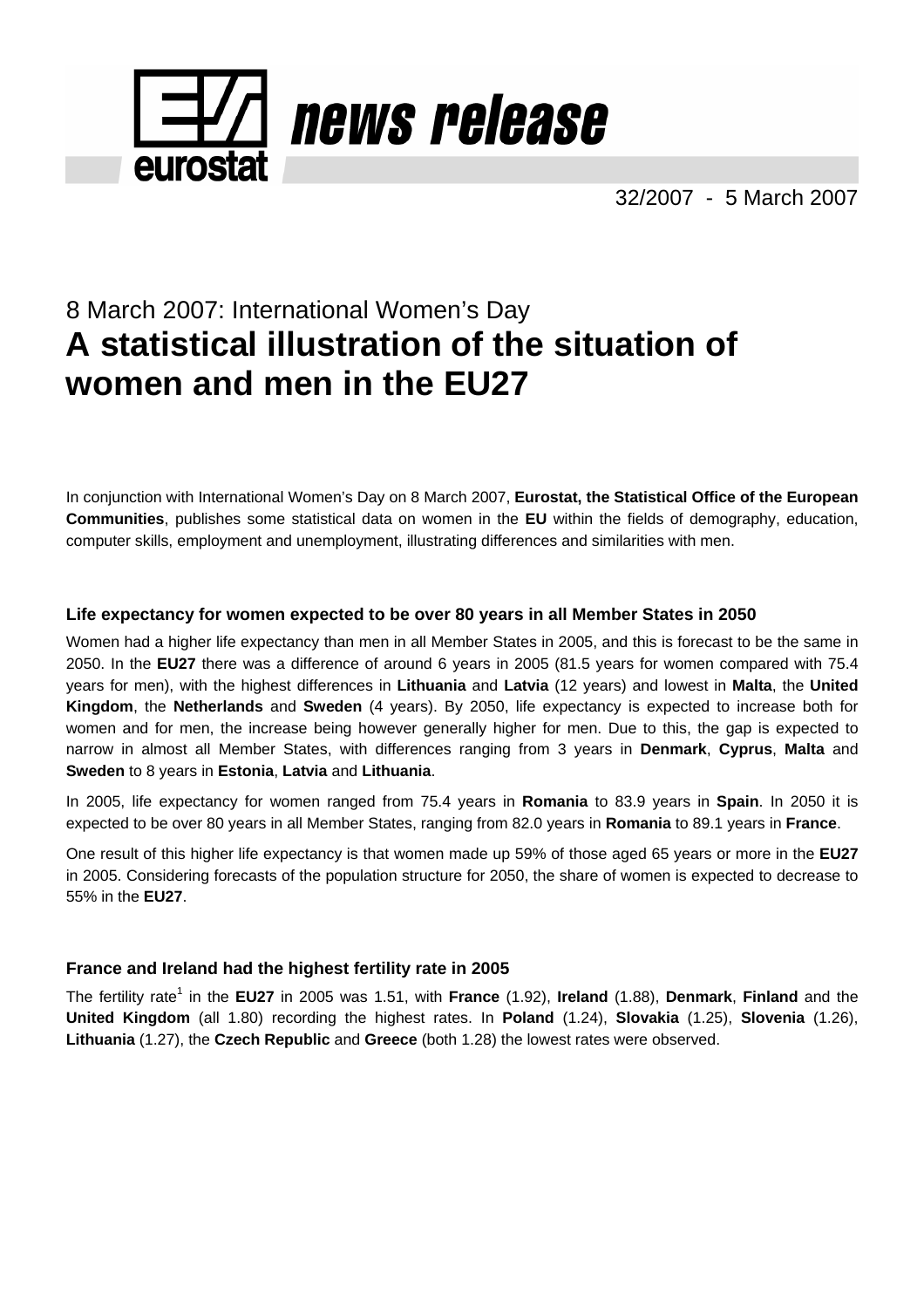|                       |       | Life expectancy at birth, 2005 | Life expectancy at birth, 2050** |      |                      |  |
|-----------------------|-------|--------------------------------|----------------------------------|------|----------------------|--|
|                       | Women | Men                            | Women                            | Men  | Fertility rate, 2005 |  |
| <b>EU27</b>           | 81.5p | 75.4p                          |                                  |      | 1.51 <sub>p</sub>    |  |
| <b>EU25</b>           | 81.9p | 75.8p                          |                                  |      | 1.52                 |  |
| <b>Belgium</b>        | 82.4  | 76.7                           | 88.3                             | 82.3 | 1.72                 |  |
| <b>Bulgaria</b>       | 76.3  | 69.0                           | 82.6                             | 78.2 | 1.31                 |  |
| <b>Czech Republic</b> | 79.1  | 72.9                           | 84.1                             | 79.7 | 1.28                 |  |
| <b>Denmark</b>        | 80.2  | 75.6                           | 83.7                             | 80.9 | 1.80                 |  |
| Germany               | 81.8  | 76.2                           | 86.9                             | 82.0 | 1.34                 |  |
| <b>Estonia</b>        | 78.1  | 67.3                           | 83.1                             | 74.9 | 1.50                 |  |
| Ireland               | 81.8  | 77.1                           | 87.0                             | 82.4 | 1.88                 |  |
| Greece                | 81.5  | 76.6                           | 85.1                             | 80.3 | 1.28                 |  |
| <b>Spain</b>          | 83.9  | 77.4                           | 87.9                             | 81.4 | 1.34                 |  |
| France*               | 83.8  | 76.8                           | 89.1                             | 82.7 | 1.92                 |  |
| <b>Italy</b>          | 83.2  | 77.6                           | 88.8                             | 83.6 | 1.34                 |  |
| <b>Cyprus</b>         | 81.7  | 77.0                           | 85.1                             | 81.9 | 1.42                 |  |
| Latvia                | 77.4  | 65.6                           | 82.5                             | 74.3 | 1.31                 |  |
| Lithuania             | 77.4  | 65.4                           | 83.7                             | 75.5 | 1.27                 |  |
| Luxembourg            | 82.3  | 76.2                           | 86.7                             | 81.6 | 1.70                 |  |
| Hungary               | 76.9  | 68.6                           | 83.4                             | 78.1 | 1.32                 |  |
| <b>Malta</b>          | 81.4  | 77.7                           | 85.0                             | 81.8 | 1.37                 |  |
| <b>Netherlands</b>    | 81.6  | 77.2                           | 83.6                             | 80.2 | 1.73                 |  |
| Austria               | 82.2  | 76.7                           | 87.7                             | 83.6 | 1.41                 |  |
| Poland                | 79.4  | 70.8                           | 84.4                             | 79.1 | 1.24                 |  |
| Portugal              | 81.4  | 74.9                           | 86.6                             | 80.4 | 1.40                 |  |
| Romania               | 75.4  | 68.2                           | 82.0                             | 77.6 | 1.32                 |  |
| Slovenia              | 81.3  | 74.1                           | 85.2                             | 79.8 | 1.26                 |  |
| Slovakia              | 77.9  | 70.1                           | 83.4                             | 77.7 | 1.25                 |  |
| <b>Finland</b>        | 82.3  | 75.5                           | 86.5                             | 81.9 | 1.80                 |  |
| Sweden                | 82.8  | 78.4                           | 86.5                             | 83.3 | 1.77                 |  |
| <b>United Kingdom</b> | 81.1  | 76.9                           | 86.6                             | 82.9 | 1.80                 |  |

# **Life expectancy and fertility rates**

p: provisional

**Excluding overseas departments** 

\*\* Based upon demographic assumptions

: Data not available

# **Nearly a quarter of women and men have graduated from tertiary education**

In the **EU27** in the second quarter of 2006, the share of those aged 25 to 59 having graduated from tertiary education was very similar for women (24%) and men (23%). The Member States with the highest share of women aged 25 to 59 having graduated from tertiary education were **Finland** (42%), **Estonia** and **Denmark** (both 39%), while the lowest shares were found in **Romania** (12%), the **Czech Republic** and **Malta** (both 13%). In almost all Member States more women than men studied humanities and arts, while the opposite was true for science, maths and computing. In the **EU27** in 2004, 66% of students of humanities and arts were women compared with 38% for science, maths and computing.

# **Denmark, Luxembourg and Hungary largest proportion of women with high computer skills**

In the **EU25** in the second quarter of 2006, 15% of women aged 16 to 74 reported having high computer skills compared with 29% of men of this age. In all Member States, men reported higher shares than women. **Denmark** (25%), **Luxembourg** and **Hungary** (both 21%) had the largest proportion of women with high computer skills.

On the other hand, the share of women in the **EU25** aged 16 to 74 with no computer skills was 44%, compared with 38% for men of this age. In almost all Member States, the share of persons with no computer skills was higher for women than for men. The highest shares of women with no computer skills were found in **Bulgaria** (69%), **Italy** (64%), **Portugal** (61%) and **Greece** (60%).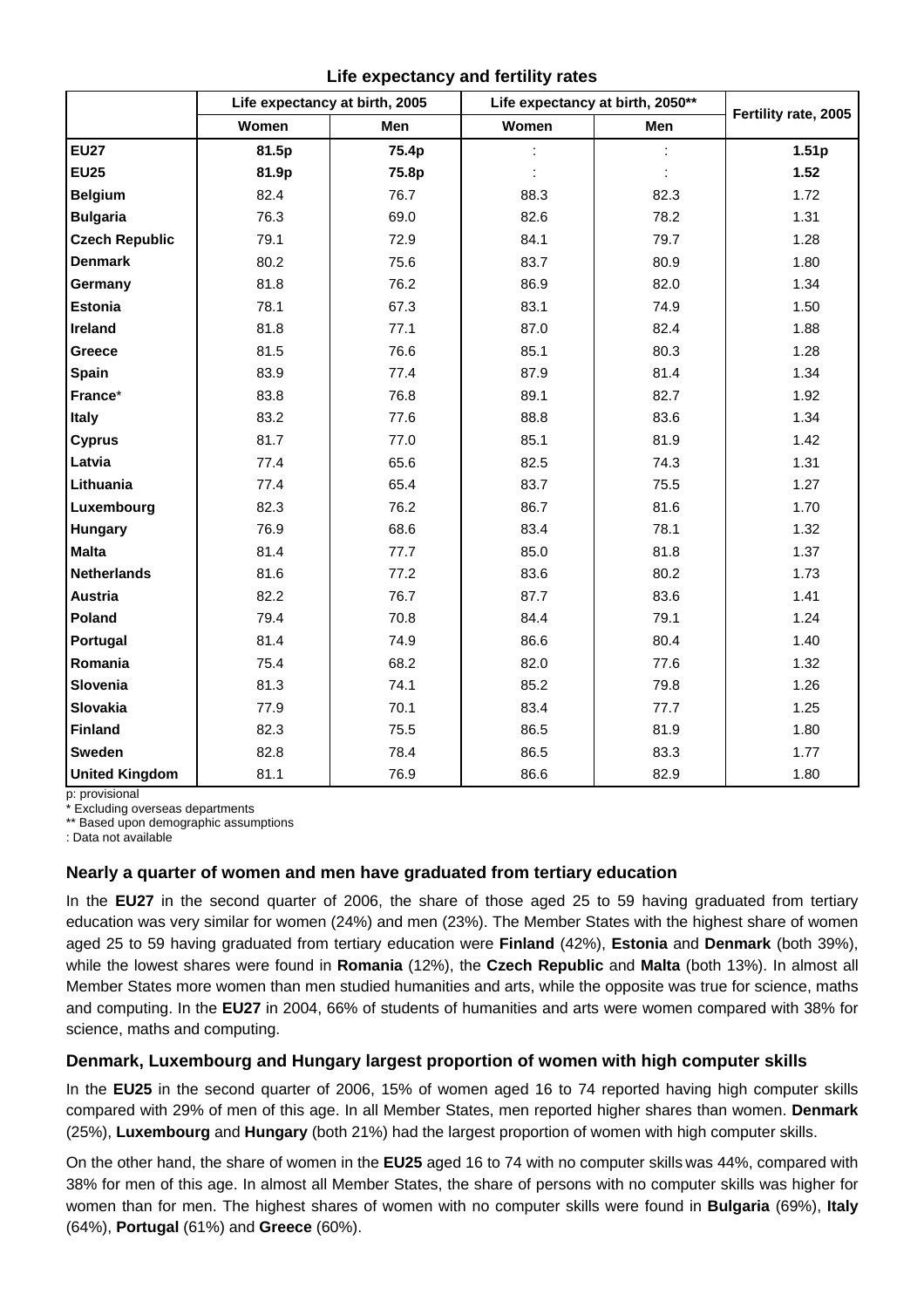|                       | Share of those<br>aged 25-59 having<br>graduated from<br>tertiary education,<br>Q <sub>2</sub> 2006 |      | Computer skills**, Q2 2006 |     |               |                      |             |                |                |      |
|-----------------------|-----------------------------------------------------------------------------------------------------|------|----------------------------|-----|---------------|----------------------|-------------|----------------|----------------|------|
|                       |                                                                                                     |      | Women aged 16-74, in %     |     |               | Men aged 16-74, in % |             |                |                |      |
|                       | Women                                                                                               | Men  | <b>None</b>                | Low | <b>Medium</b> | High                 | <b>None</b> | Low            | <b>Medium</b>  | High |
| <b>EU27</b>           | 23.8                                                                                                | 23.1 |                            |     |               |                      |             |                |                |      |
| <b>EU25</b>           | 24.3                                                                                                | 23.7 | 44                         | 15  | 26            | 15                   | 38          | 11             | 22             | 29   |
| <b>Belgium</b>        | 33.5                                                                                                | 30.9 | 45                         | 16  | 24            | 15                   | 36          | 13             | 22             | 29   |
| <b>Bulgaria</b>       | 27.1                                                                                                | 16.9 | 69                         | 12  | 14            | 5                    | 70          | 10             | 12             | 8    |
| <b>Czech Republic</b> | 12.6                                                                                                | 14.7 | 49                         | 16  | 25            | 10                   | 47          | 15             | 19             | 19   |
| <b>Denmark</b>        | 38.9                                                                                                | 32.6 | 18                         | 18  | 39            | 25                   | 14          | 10             | 24             | 52   |
| Germany               | 20.8                                                                                                | 28.0 | 29                         | 20  | 35            | 16                   | 21          | 14             | 28             | 37   |
| <b>Estonia</b>        | 39.0                                                                                                | 28.3 | 49                         | 10  | 22            | 19                   | 47          | 9              | 13             | 31   |
| <b>Ireland</b>        | 33.9                                                                                                | 28.5 | 58                         | 14  | 12            | 16                   | 58          | 13             | $\overline{7}$ | 22   |
| Greece                | 22.3                                                                                                | 22.8 | 60                         | 13  | 14            | 13                   | 53          | 15             | 13             | 19   |
| Spain                 | 30.6                                                                                                | 28.9 | 49                         | 12  | 22            | 17                   | 43          | 9              | 19             | 29   |
| <b>France</b>         | 28.2                                                                                                | 24.7 | 49                         | 11  | 25            | 15                   | 41          | 9              | 22             | 28   |
| Italy                 | 14.3                                                                                                | 12.3 | 64                         | 8   | 17            | 11                   | 54          | $\overline{7}$ | 16             | 23   |
| <b>Cyprus</b>         | 31.1                                                                                                | 32.1 | 56                         | 8   | 20            | 16                   | 53          | 10             | 15             | 22   |
| Latvia                | 27.8                                                                                                | 15.1 | 53                         | 17  | 22            | 8                    | 51          | 15             | 18             | 16   |
| Lithuania             | 32.0                                                                                                | 24.3 | 53                         | 12  | 24            | 11                   | 54          | 11             | 15             | 20   |
| Luxembourg*           | 25.4                                                                                                | 29.4 | 37                         | 14  | 28            | 21                   | 17          | 9              | 23             | 51   |
| Hungary               | 19.7                                                                                                | 16.3 | 43                         | 11  | 25            | 21                   | 44          | 9              | 17             | 30   |
| <b>Malta</b>          | 13.0                                                                                                | 12.1 | 53                         | 10  | 17            | 20                   | 50          | 8              | 21             | 21   |
| <b>Netherlands</b>    | 29.0                                                                                                | 32.2 | 30                         | 27  | 41            | 2                    | 19          | 15             | 54             | 12   |
| <b>Austria</b>        | 15.8                                                                                                | 20.4 | 38                         | 15  | 27            | 20                   | 27          | 9              | 22             | 42   |
| <b>Poland</b>         | 20.7                                                                                                | 15.7 | 55                         | 18  | 19            | 8                    | 53          | 15             | 17             | 15   |
| Portugal              | 16.6                                                                                                | 11.6 | 61                         | 8   | 15            | 16                   | 55          | 8              | 12             | 25   |
| Romania               | 11.9                                                                                                | 12.5 |                            |     |               |                      | ÷           |                |                |      |
| <b>Slovenia</b>       | 25.5                                                                                                | 18.8 | 47                         | 11  | 22            | 20                   | 37          | 10             | 17             | 36   |
| <b>Slovakia</b>       | 13.9                                                                                                | 15.0 | 37                         | 20  | 34            | 9                    | 34          | 16             | 25             | 25   |
| <b>Finland</b>        | 41.8                                                                                                | 30.0 | 29                         | 18  | 34            | 19                   | 25          | 13             | 24             | 38   |
| <b>Sweden</b>         | 36.7                                                                                                | 26.1 | 22                         | 23  | 38            | 17                   | 18          | 12             | 28             | 42   |
| <b>United Kingdom</b> | 30.6                                                                                                | 31.0 | 38                         | 15  | 28            | 19                   | 30          | 9              | 26             | 35   |

\* Data for those having graduated from tertiary education refer to Q2 2005

Skills surveyed included the ability to:

- copy or move a file or folder;

- use copy and paste tools to duplicate or move information within a document;

- use basic arithmetic formula (add, subtract, multiply, divide) in a spreadsheet;

- compress files;

- connect and install new devices, e.g. a printer or a modem

- write a computer program using a specialised programming language.

 In the survey, persons who ticked **none** of these six items were classed as having no computer skills, those who ticked 1 or 2 of these skills were classed as having **low level** basic computer skills, those ticking 3 or 4 were classed **medium level**, and those ticking 5 or all items were classed **high level**.

: Data not available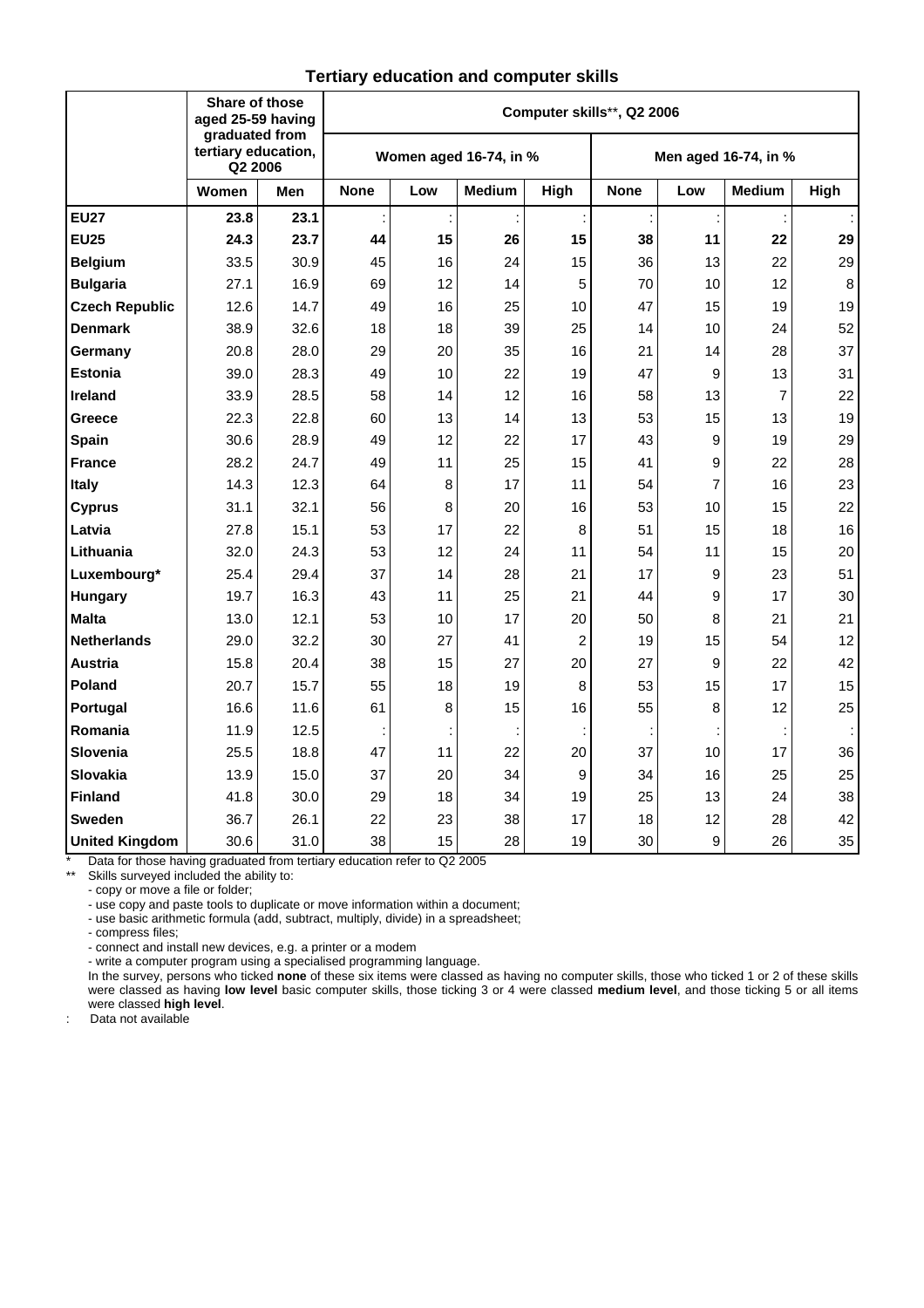# **Almost a third of employed women in the EU27 worked part-time**

The unemployment rate<sup>2</sup> for women in the EU27 was 8.5% in January 2007, compared with 6.7% for men. It was higher for women than for men in all Member States, except **Ireland**, **Latvia**, **Lithuania**, **Romania** and the **United Kingdom**. The Member States with the largest differences in unemployment rates between women and men were **Greece** (13.3% for women, 5.4% for men), **Spain** (11.9% and 6.2%) and the **Czech Republic** (8.6% and 5.1%).

The employment rate<sup>3</sup> for persons aged 15 to 64 in the **EU27** was 57.1% for women and 71.5% for men in the second quarter of 2006. It was lower for women than for men in all Member States. The female employment rate varied from 34.6% in **Malta** to 73.2% in **Denmark**.

Almost a third of women (31.4%) worked part-time, compared with 7.7% of men, in the **EU27** in the second quarter of 2006. The proportion of women working part-time ranged from 2.7% in **Bulgaria** to 74.7% in the **Netherlands**.

In the second quarter of 2006, 14.9% of women employees in the **EU27** were employed on a temporary basis, compared with 13.8% for men. **Romania** (1.8%), **Estonia** (2.2%) and **Lithuania** (2.8%) had the lowest shares of female temporary employees, while **Spain** (37.3%), **Poland** (25.6%) and **Finland** (21.8%) had the highest shares.

### **Unemployment rates, (seasonally adjusted), January 2007**\*\* **Employment rates, 15-64, Q2 2006 Employed part-time as a share of total employment, Q2 2006 Temporary employees as a share of total employees, Q2 2006 Women Men Women Men Women Men Women Men EU27 8.5 6.7 57.1 71.5 31.4 7.7 14.9 13.8 EU25 8.6 6.6 57.3 71.9 32.9 7.7 15.5 14.4 Belgium** 8.7 7.0 53.6 67.0 42.6 7.9 10.8 7.3 **Bulgaria** 8.8 8.2 55.0 63.3 2.7 1.6 6.1 6.7 **Czech Republic | 8.6 8.1 56.8 73.6 8.7 8.7 8.6 8.7 8.6 8.7 8.6 8.8 8.7 8.6 8.8 8.7 8.6 8.8 8.7 8.6 8.7 8.6 8.8 Denmark** | 3.8 2.7 73.2 80.6 35.9 12.8 11.2 8.1 **Germany** | 8.5 7.0 61.4 72.5 45.8 9.3 14.0 14.3 **Estonia** 4.6 3.9 66.4 71.3 11.6 4.6 2.2 4.2 **Ireland** 4.0 4.6 58.8 77.3 : : 4.9 3.5 **Greece** 13.3 5.4 47.5 74.6 10.4 3.0 13.3 9.1 **Spain** 11.9 6.2 53.2 76.0 23.5 4.5 37.3 32.2 **France** 9.4 7.6 57.7 68.5 30.7 5.8 14.4 13.0 **Italy** 8.7 5.3 46.7 71.1 26.7 4.7 15.3 11.3 **Cyprus** 5.4 4.1 59.8 79.6 12.0 4.6 19.9 8.5 **Latvia** 5.3 6.8 62.9 68.2 8.7 4.6 4.9 9.6 **Lithuania** 5.8 6.8 61.1 66.4 11.8 6.5 2.8 6.7 **Luxembourg\*** 6.9 3.6 53.7 73.3 38.2 2.5 5.8 4.9 **Hungary** | 8.5 7.5 51.1 63.9 5.7 2.8 6.0 7.5 **Malta** 8.4 6.0 34.6 73.8 22.1 4.5 6.9 2.5 **Netherlands | 4.3 3.0 67.5 80.8 74.7 23.2 17.6 15.0 Austria** 5.1 4.1 63.0 77.0 40.7 6.5 8.7 8.6 **Poland** 14.2 11.2 47.8 60.2 13.5 7.1 25.6 28.6 **Portugal** 8.4 6.2 62.4 74.0 15.9 7.5 21.5 19.0 **Romania** 6.4 8.4 54.1 65.2 10.2 9.3 1.8 2.1 **Slovenia** 6.1 4.2 63.3 70.8 11.8 7.8 19.9 16.4 **Slovakia** 12.3 9.9 51.6 66.9 4.8 1.2 5.2 5.2 **Finland** 7.4 6.7 68.1 71.7 18.2 9.2 21.8 14.1 **Sweden** : : 70.6 75.5 40.3 11.7 19.4 15.7 **United Kingdom 5.1 5.7 65.8 77.0 42.6 10.6 6.3 4.8**

## **Unemployment and employment rates, part-time employment and temporary employees**

\* Data for employment rates, part-time and temporary employees refer to Q2 2005

\*\* Denmark: December 2006, Greece, Italy: Q3/2006, United Kingdom: November 2006

: Data not available